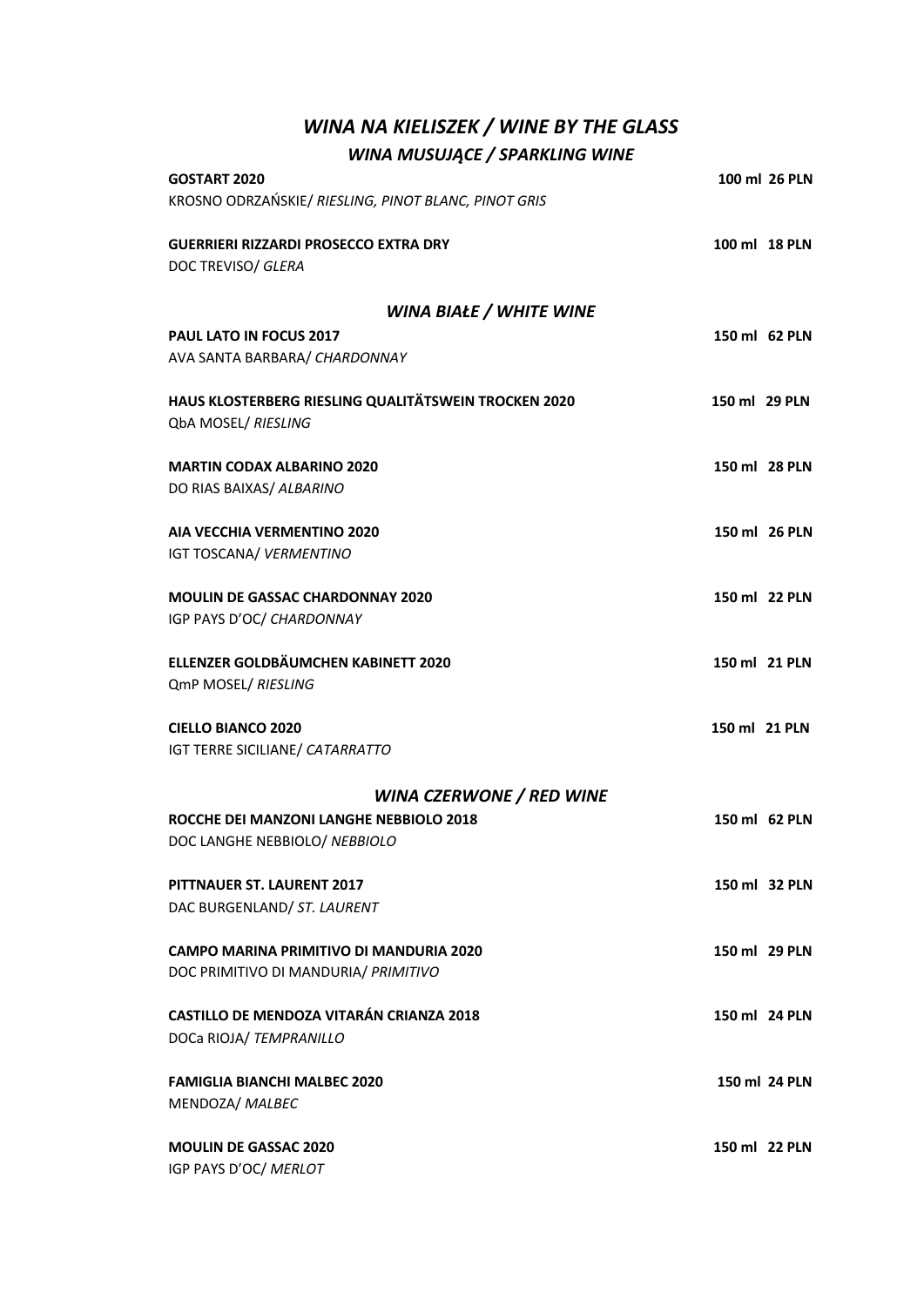| <b>WINA SŁODKIE / SWEET WINE</b>                                                |                |  |
|---------------------------------------------------------------------------------|----------------|--|
| <b>DOW'S FINE WHITE PORT</b>                                                    | 100 ml 23 PLN  |  |
| DOC PORTO/ MALVASIA FINA, VIOSINHO, RABIGATO, CÔDEGA DE LARINHO                 |                |  |
| <b>DOW'S FINE TAWNY PORT</b>                                                    | 100 ml 23 PLN  |  |
| DOC PORTO/ TOURIGA NACIONAL, TOURIGA FRANCA, TINTA RORIZ                        |                |  |
| <b>DOW'S FINE LBV 2015</b>                                                      | 100 ml 27 PLN  |  |
| DOC PORTO/ TOURIGA FRANCA, TOURIGA NACIONAL, SOUSÃO, TINTA BARROCA, TINTA RORIZ |                |  |
| <b>MAŁE BUTELKI / SMALL BOTTLE SELECTION</b>                                    |                |  |
| <b>MONTAUDON BRUT 0,375 I</b>                                                   | <b>129 PLN</b> |  |
| AOC CHAMPAGNE                                                                   |                |  |
| <b>CHRISTIAN MOREAU CHABLIS 2018 0,375 I</b>                                    | <b>109 PLN</b> |  |
| AOC CHABLIS/ CHARDONNAY                                                         |                |  |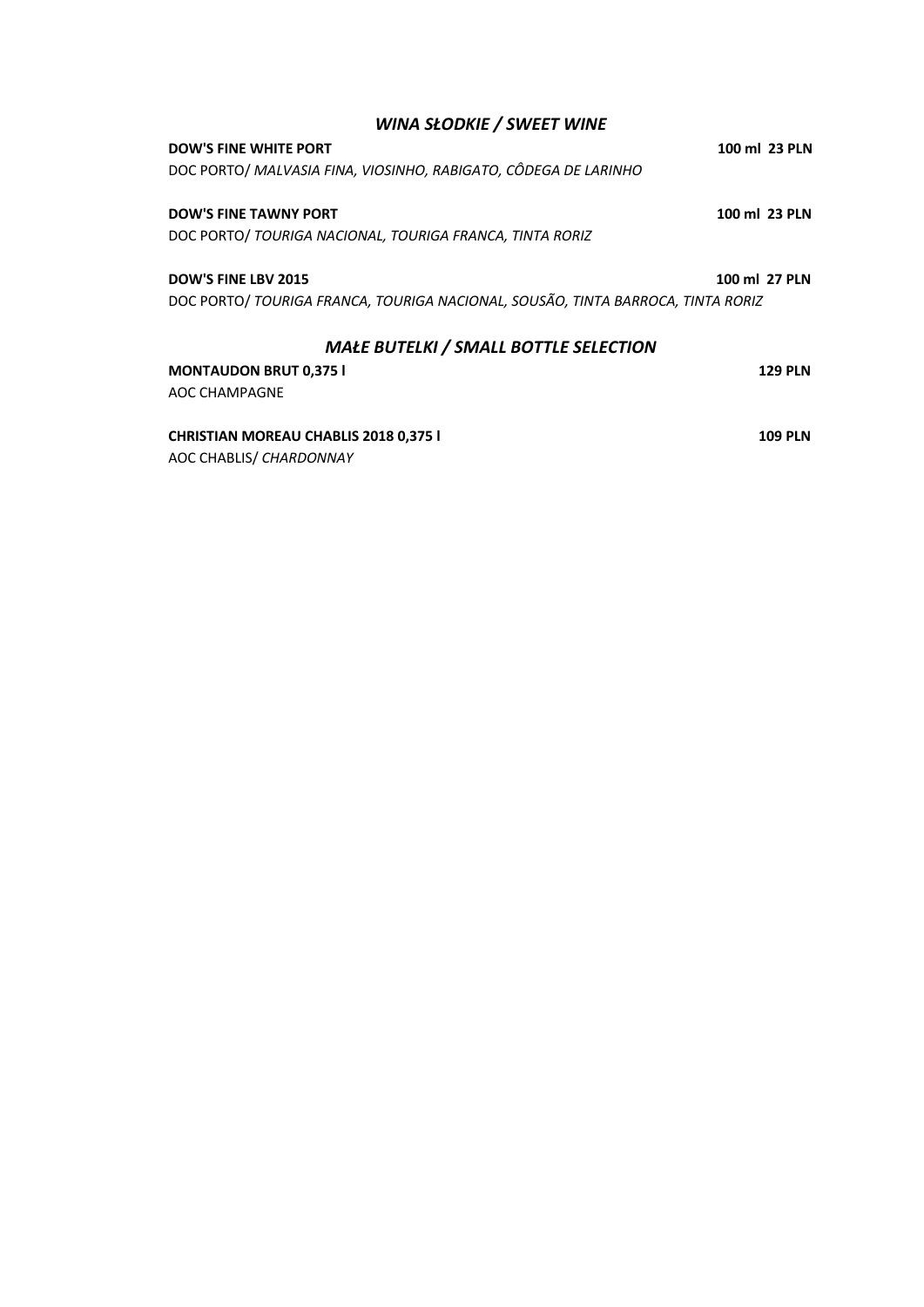## *WINA MUSUJĄCE / SPARKLING WINE*

### *SZAMPANY / CHAMPAGNE*

| KRUG GRANDE CUVÉE BRUT<br><b>AOC CHAMPAGNE</b>                                          | 1449 PLN       |
|-----------------------------------------------------------------------------------------|----------------|
| BOLLINGER LA GRANDE ANNÉE 2008<br><b>AOC CHAMPAGNE</b>                                  | 989 PLN        |
| LAURENT PERRIER CUVÉE ROSÉ<br><b>AOC CHAMPAGNE</b>                                      | 689 PLN        |
| <b>BOLLINGER SPECIAL CUVÉE</b><br><b>AOC CHAMPAGNE</b>                                  | 449 PLN        |
| CHAMPAGNE MARGUET SHAMAN 17 GRAND CRU<br>AOC CHAMPAGNE                                  | 419 PLN        |
| LAURENT PERRIER LA CUVÉE BRUT<br><b>AOC CHAMPAGNE</b>                                   | 409 PLN        |
| CHAMPAGNE PIERRE GERBAIS GRAINS DE CELLES ROSE<br>AOC CHAMPAGNE                         | 349 PLN        |
| <b>CHAMPAGNE PIERRE GERBAIS GRAINS DE CELLES</b><br><b>AOC CHAMPAGNE</b>                | 319 PLN        |
| <b>MONTAUDON BRUT</b><br>AOC CHAMPAGNE                                                  | <b>259 PLN</b> |
| MONTAUDON BRUT 0,375 I<br><b>AOC CHAMPAGNE</b>                                          | 129 PLN        |
| <b>INNE / OTHER</b>                                                                     |                |
| <b>GUY WACH BRUT</b><br>AOC CRÉMANT D'ALSACE                                            | <b>199 PLN</b> |
| WINNICA GOSTCHORZE GOSTART 2020<br>KROSNO ODRZAŃSKIE/ RIESLING, PINOT BLANC, PINOT GRIS | 169 PLN        |
| <b>BOUVET BRUT ROSÉ</b><br>AOC CRÉMANT DE LOIRE/ CABERNET FRANC                         | 149 PLN        |
| <b>BOUVET BRUT BLANC DE BLANCS</b><br>AOC CRÉMANT DE LOIRE/ CHARDONNAY                  | 147 PLN        |
| MONTELVINI PROSECCO SUPERIORE EXTRA DRY<br>DOCG VALDOBBIADENE/ GLERA                    | 129 PLN        |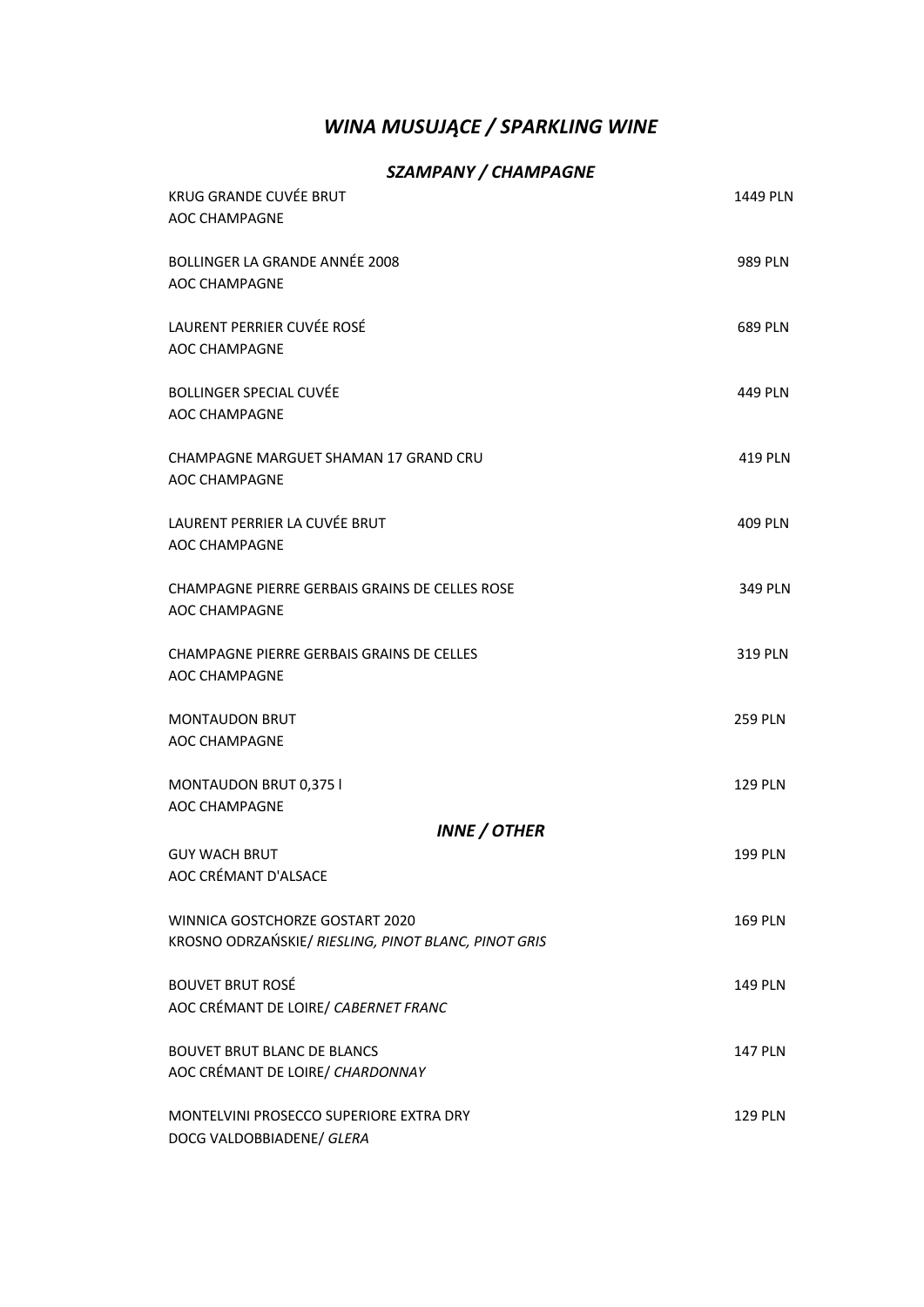| GUERRIERI RIZZARDI PROSECCO EXTRA DRY<br>DOC TREVISO/ GLERA                                                                          | <b>109 PLN</b> |
|--------------------------------------------------------------------------------------------------------------------------------------|----------------|
| DIGNITAT CAVA BRUT NATURE ORGANIC<br>DO CAVA/ MACABEO, XAREL-LO, PARELLADA                                                           | <b>99 PLN</b>  |
| DIGNITAT CAVA ROSAT<br>DO CAVA/ GRANACHA, MONASTRELL, TREPAT                                                                         | <b>95 PLN</b>  |
| WINA BIAŁE / WHITE WINE                                                                                                              |                |
| <b>POLSKA / POLAND</b>                                                                                                               |                |
| WINNICA PŁOCHOCKICH RIESLING 2017<br>REGION SANDOMIERSKI/ RIESLING                                                                   | 179 PLN        |
| WINNICA PŁOCHOCKICH LUMINI 2020<br>REGION SANDOMIERSKI/ HIBERNAL, PINOT BLANC, SOLARIS, JOHANITER, SEYVAL BLANC                      | 139 PLN        |
| WINNICA PŁOCHOCKICH VALMUS 2018<br>REGION SANDOMIERSKI/ SEYVAL BLANC, MUSCAT                                                         | <b>129 PLN</b> |
| <b>FRANCJA / FRANCE</b>                                                                                                              |                |
| <b>ALSACE</b>                                                                                                                        |                |
| GUY WACH MOENCHBERG GRAND CRU 2017<br>AOC ALSACE GRAND CRU/ RIESLING                                                                 | <b>299 PLN</b> |
| GUY WACH GEWÜRZTRAMINER ANDLAU 2019<br>AOC ALSACE/ GEWÜRZTRAMINER                                                                    | 199 PLN        |
| <b>GUY WACH RIESLING TRADITION 2018</b><br>AOC ALSACE/ RIESLING                                                                      | <b>179 PLN</b> |
| <b>GUY WACH CLEVNER 2017</b><br>AOC ALSACE/ PINOT BLANC                                                                              | <b>149 PLN</b> |
| <b>BURGUNDY</b><br>DOMAINE CHANSON CHASSAGNE MONTRACHET LES CHENEVOTTES 1ER CRU 2019<br>AOC CHASSAGNE MONTRACHET 1ER CRU/ CHARDONNAY | 649 PLN        |
| BURGUNDIA FANNY SABRE MEURSAULT LIMOZIN 2018<br>AOC MEURSAULT/ CHARDONNAY                                                            | <b>489 PLN</b> |
| DOMAINE CHANSON MEURSAULT 2017<br>AOC MEURSAULT/ CHARDONNAY                                                                          | <b>389 PLN</b> |
| <b>CHABLIS 1ER CRU VAILLON 2020</b><br>AOC CHABLIS/ CHARDONNAY                                                                       | 379 PLN        |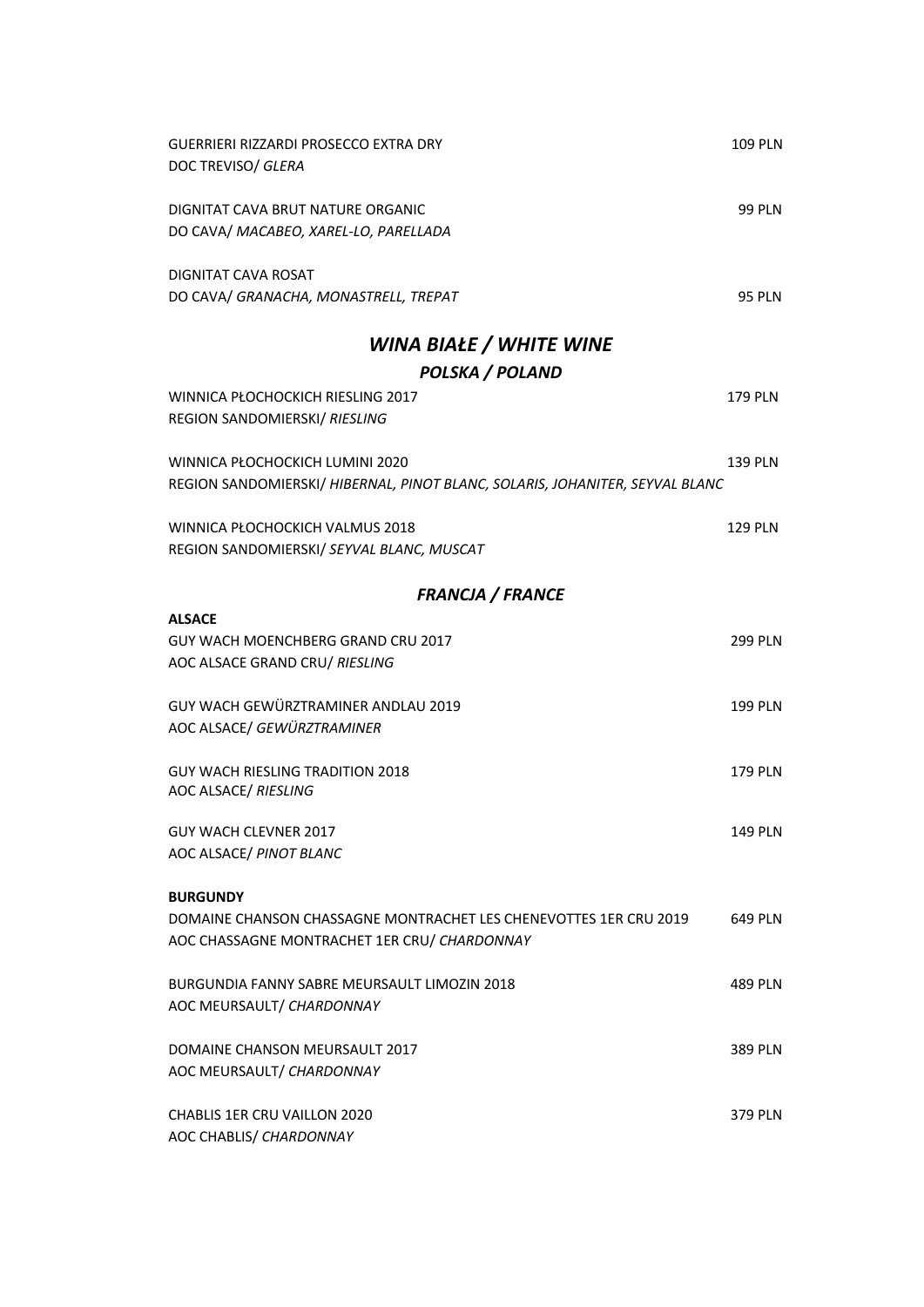| DOMAINE CHANSON POUILLY FUISSÉ 2015<br>AOC POUILLY FUISSÉ/ CHARDONNAY                                                                                 | <b>289 PLN</b> |
|-------------------------------------------------------------------------------------------------------------------------------------------------------|----------------|
| <b>FANNY SABRE BOURGOGNE BLANC 2018</b><br>AOC BOURGOGNE/ CHARDONNAY                                                                                  | <b>239 PLN</b> |
| <b>CHRISTIAN MOREAU CHABLIS 2018</b><br>AOC CHABLIS/ CHARDONNAY                                                                                       | <b>219 PLN</b> |
| <b>FANNY SABRE ALIGOTE BLANC 2018</b><br>AOC BOURGOGNE ALIGOTE/ ALIGOTE BLANC                                                                         | 199 PLN        |
| MÂCON VILLAGES LES CLASSIQUES LES VIGNERONS DE MANCEY 2018<br>AOC MÂCON VILLAGES/ CHARDONNNAY                                                         | 149 PLN        |
| CHRISTIAN MOREAU CHABLIS 2018 0,375 I<br>AOC CHABLIS/ CHARDONNAY                                                                                      | 109 PLN        |
| <b>BORDEAUX</b><br>CHATEAU LARRIVET HAUT BRION BLANC 2013<br>AOC PESSAC - LEOGNAN/ SAUVIGNON BLANC, SEMILLON                                          | <b>490 PLN</b> |
| CHATEAU LA GARDE BLANC 2018<br>AOC PESSAC - LEOGNAN/ SAUVIGNON BLANC, SEMILLON                                                                        | 329 PLN        |
| <b>LANGUEDOC</b>                                                                                                                                      |                |
| MAS DE DAUMAS BLANC 2020<br>IGP SAINT-GUILHEM-LE-DESERT/ VIOGNIER, CHARDONNAY, PETIT MANSENG,<br>CHENIN BLANC, COURBU, PETITE ARVINE, RHOLE, MARSANNE | 469 PLN        |
| DANJOU BANESSY COSTE 2019<br>IGP COTES CATALANES / MACABEO                                                                                            | <b>209 PLN</b> |
| MAS DE DAUMAS GASSAC PONT DE GASSAC BLANC 2020<br>IGP D'HERAULT/ CHARDONNAY, SAUVIGNON BLANC, CLAIRETTE                                               | 139 PLN        |
| MOULIN DE GASSAC CHARDONNAY 2019<br>IGP PAYS D'OC/ CHARDONNAY                                                                                         | <b>99 PLN</b>  |
| <b>SOUTH WEST</b><br>CHATEAU PUY SERVAIN CUVÉE TERREMENT BLANC 2020<br>AOC MONTRAVEL/ SAUVIGNON GRIS, SEMILLON                                        | 109 PLN        |
| <b>LOIRE VALLEY</b><br>DOMAINE A. CAILBOURDIN TRIPTYQUE 2018<br>AOC POUILLY FUMÉ/ SAUVIGNON BLANC                                                     | 399 PLN        |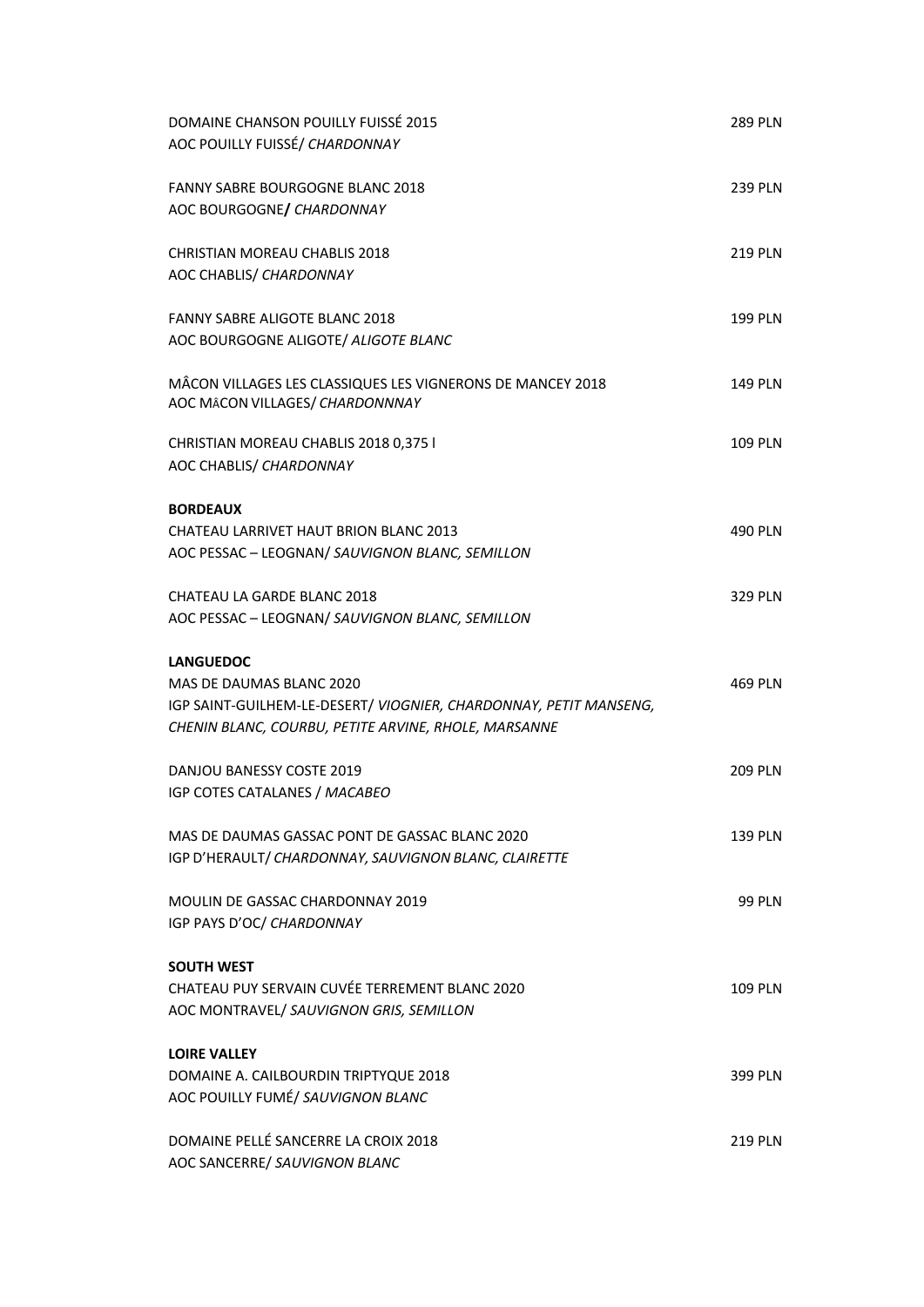| DOMAINE A. CAILBOURDIN 2019       | <b>199 PLN</b> |
|-----------------------------------|----------------|
| AOC POUILLY FUMÉ/ SAUVIGNON BLANC |                |

#### *WŁOCHY / ITALY*

| <b>SUDTIROL</b>                                       |                |
|-------------------------------------------------------|----------------|
| ALOIS LAGEDER LÖWENGANG 2016                          | 499 PLN        |
| DOC SUDTIROL - ALTO ADIGE/ CHARDONNAY                 |                |
|                                                       |                |
| ALOIS LAGEDER GEWÜRZTRAMINER 2020                     | 179 PLN        |
| DOC SUDTIROL - ALTO ADIGE/ GEWÜRZTRAMINER             |                |
|                                                       |                |
| ALOIS LAGEDER PINOT GRIGIO 2019                       | <b>159 PLN</b> |
| DOC SUDTIROL - ALTO ADIGE/ PINOT GRIGIO               |                |
|                                                       |                |
| ALOIS LAGEDER CHARDONNAY 2020                         | 139 PLN        |
| DOC SUDTIROL - ALTO ADIGE/ CHARDONNAY                 |                |
|                                                       |                |
| <b>VENETO</b>                                         |                |
| SOAVE CLASSICO DOP 2020                               | <b>109 PLN</b> |
| DOP VENETO/ GARGANEGA, CHARDONNAY                     |                |
|                                                       |                |
| GUERRIERI RIZZARDI PINOT GRIGIO 2020                  | <b>99 PLN</b>  |
| DOP VENETO/ PINOT GRIGIO                              |                |
|                                                       |                |
| <b>TUSCANY</b>                                        |                |
| GAJA CA'MARCANDA VISTAMARE 2016                       |                |
|                                                       | <b>479 PLN</b> |
| IGP TOSCANA/ VERMENTINO, VIOGNIER, FIANO              |                |
|                                                       |                |
| FELSINA I SISTRI 2017                                 | <b>229 PLN</b> |
| IGT TOSCANA/ CHARDONNAY                               |                |
|                                                       |                |
| AIA VECCHIA VERMENTINO 2020                           | <b>119 PLN</b> |
| IGT TOSCANA/ VERMENTINO                               |                |
|                                                       |                |
| <b>ABRUZZO</b>                                        |                |
| MARRAMIERO PECORINO ABRUZZO 2020                      | <b>159 PLN</b> |
| DOC ABRUZZO/ PECORINO                                 |                |
|                                                       |                |
| MARRAMIERO DAMA TREBBIANO D'ABRUZZO 2020              | <b>109 PLN</b> |
| DOC TREBBIANO D'ABRUZZO/ TREBBIANO                    |                |
|                                                       |                |
| <b>SYCYLIA/ SICILY</b>                                |                |
| CIELLO BIANCO 2020<br>IGT TERRE SICILIANE/ CATARRATTO | 93 PLN         |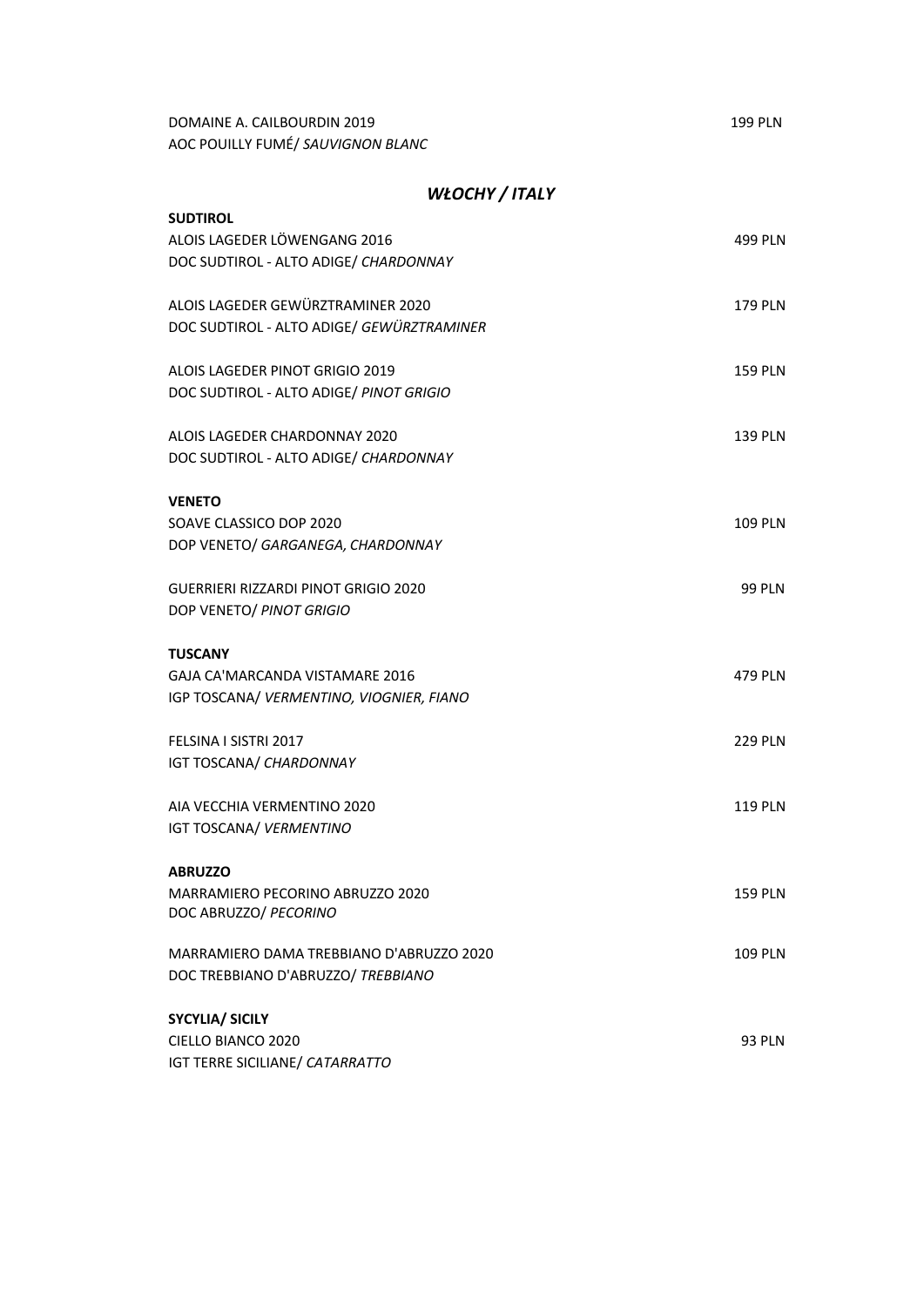| HISZPANIA / SPAIN                                                 |                |
|-------------------------------------------------------------------|----------------|
| <b>RIAS BAIXAS</b>                                                |                |
| FORIAS DEL SALNES TORALLA ALBARINO 2019                           | <b>139 PLN</b> |
| DO RIAS BAIXAS/ ALBARIÑO                                          |                |
| MARTÍN CÓDAX ALBARIÑO 2020                                        | <b>129 PLN</b> |
| DO RIAS BAIXAS/ ALBARIÑO                                          |                |
| <b>RIOJA</b>                                                      |                |
| BAIGORRI BLANCO FERMENTADO EN BARRICA 2018                        | 179 PLN        |
| DOCa RIOJA/ VIURA, MALVASIA                                       |                |
| <b>TERRA ALTA</b>                                                 |                |
| HERENCIA ALTES GARNATXA BLANCA 2020                               | <b>109 PLN</b> |
| DO TERRA ALTA/ GARNACHA BLANCA                                    |                |
| <b>VALENCIA</b>                                                   |                |
| BRUNO MURCIANO LAS BLANCAS 2020                                   | <b>129 PLN</b> |
| DOP VALENCIA/ MACABEO, MALVASIA, MARISANCHO, MERSEGUERA, MASCATEL |                |
| <b>NAVARRA</b>                                                    |                |
| PAGO DE CIRSUS CHARDONNAY FERMENTADO EN BARRICA 2018              | <b>149 PLN</b> |
| DO NAVARRA/ CHARDONNAY                                            |                |
| <b>PRIORAT</b>                                                    |                |
| TERROIR AL LIMIT TERROIR HISTORIC BLANC 2018                      | <b>219 PLN</b> |
| DOQ PRIORAT/ GARNACHA BLANCA, MACABEO                             |                |
| <b>PORTUGALIA</b>                                                 |                |
| QUINTA FONTE SOUTO WHITE 2019                                     | <b>229 PLN</b> |
| DOC ALENTEJO/ ARINTO, VERDELHO                                    |                |
| FLORÃO WHITE 2020                                                 | <b>149 PLN</b> |
| IG ALENTEJANO / ARINTO, VERDELHO                                  |                |
| FILIPA PATO DYNAMICS BICAL & ARINTO 2020                          | <b>119 PLN</b> |
| DOC BAIRRADA/ BICAL, ARINTO                                       |                |
| QUINTA DA LIXA VINHO VERDE GUIGAS WHITE 2020                      | <b>89 PLN</b>  |
| DOC VINHO VERDE/ LOUREIRO, TRAJADURA, ARINTO DE BUCELAS           |                |
| <b>GRECJA</b>                                                     |                |
| TETRAMYTHOS MALAGOUSIA NATURE 2020                                | <b>149 PLN</b> |
| IGP PELOPONNESA/ MALAGOUSIA                                       |                |
| <b>AUSTRIA</b>                                                    |                |
| SCHLOSS MAISSAU GRÜNER VELTLINER 2020                             | <b>129 PLN</b> |
| DAC WEINVIERTEL/ GRÜNER VELTLINER                                 |                |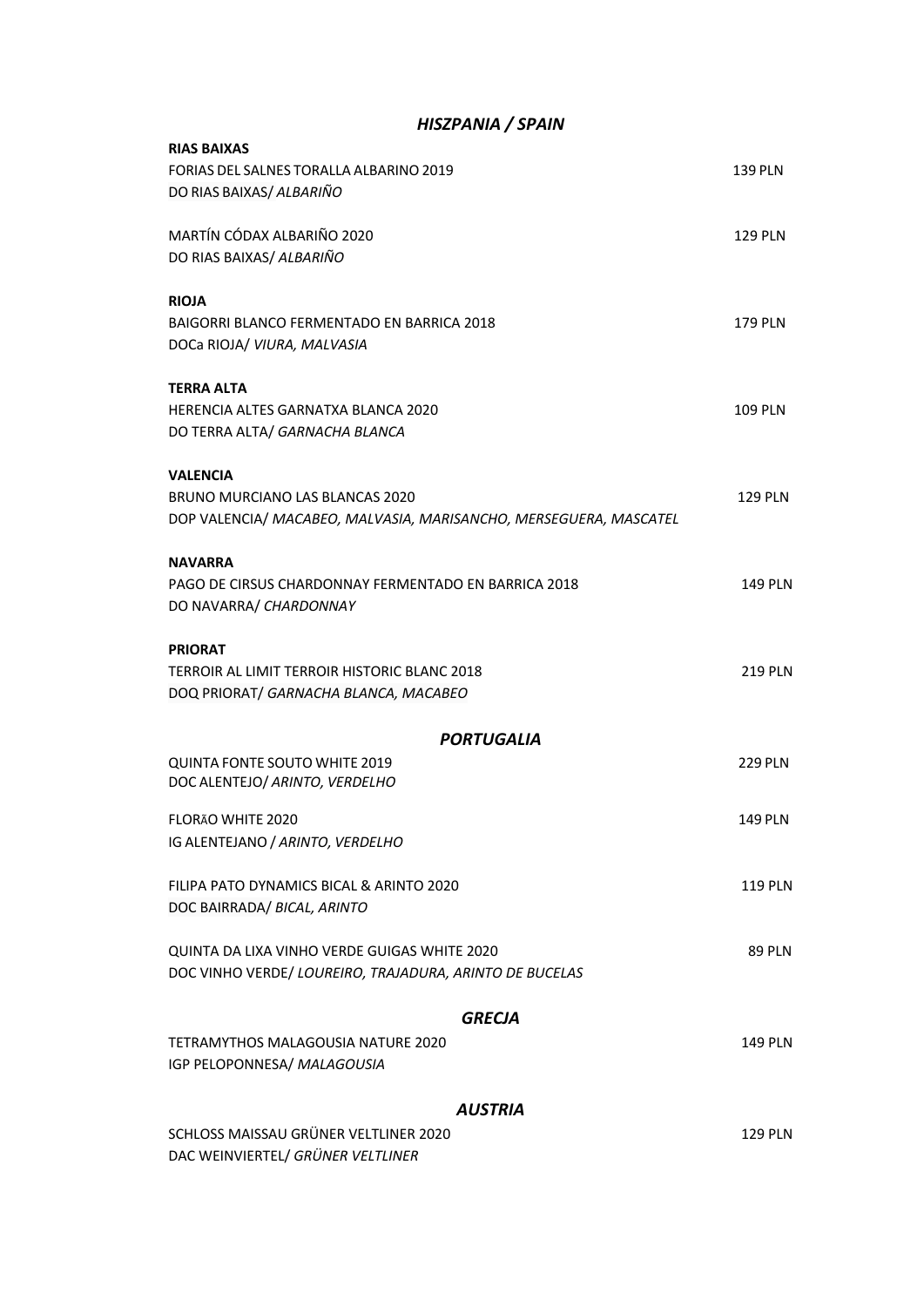| <b>NIEMCY / GERMANY</b>                                                       |                |
|-------------------------------------------------------------------------------|----------------|
| HAUS KLOSTERBERG RIESLING QUALITÄTSWEIN TROCKEN 2020<br>QbA MOSEL/ RIESLING   | 139 PLN        |
| KLAUS MEYER GEWÜRZTRAMINER SPÄTLESE 2019<br>QmP PFALZ/ GEWÜRZTRAMINER         | <b>129 PLN</b> |
| ELLENZER GOLDBÄUMCHEN KABINETT 2020<br>QmP MOSEL/ RIESLING                    | <b>95 PLN</b>  |
| ARGENTYNA / ARGENTINA                                                         |                |
| TRIANGLE WINES SALVO SEMILLON 2017<br>UCO VALLEY/ SEMILLON                    | <b>149 PLN</b> |
| <b>FAMIGLIA BIANCHI CHARDONNAY 2019</b><br>MENDOZA/ CHARDONNAY                | <b>119 PLN</b> |
| <b>ELSA BIANCHI TORRONTES 2021</b><br>MENDOZA/ TORRONTES                      | <b>99 PLN</b>  |
| <b>CHILE</b>                                                                  |                |
| CUVÉE ALEXANDRE CHARDONNAY 2015                                               | <b>199 PLN</b> |
| DO CASABLANCA VALLEY/ CHARDONNAY                                              |                |
| TRISQUEL GEWÜRZTRAMINER GRAN RESERVA 2018<br>DO CURICÓ VALLEY/ GEWÜRZTRAMINER | <b>119 PLN</b> |
| <b>USA</b>                                                                    |                |
| ORIN SWIFT MANNEQUIN 2018<br>AVA CALIFORNIA/ CHARDONNAY                       | 369 PLN        |
| PAUL LATO IN FOCUS 2017                                                       | <b>299 PLN</b> |
| AVA SANTA BARBARA/ CHARDONNAY                                                 |                |
| WILLIAM HILL NORTH COAST 2018<br>AVA NORTH COAST/ CHARDONNAY                  | <b>159 PLN</b> |
| NOWA ZELANDIA / NEW ZEALAND                                                   |                |
| <b>CLOS HENRI SAUVIGNON BLANC 2017</b>                                        | <b>289 PLN</b> |
| MARLBOROUGH/ SAUVIGNON BLANC                                                  |                |
| <b>HUNKY DORY 2020</b>                                                        | <b>129 PLN</b> |
| MARLBOROUGH/ SAUVIGNON BLANC                                                  |                |
| <b>AUSTRALIA</b>                                                              |                |
| <b>GENTLE FOLK VILLAGE CHARDONNAY 2020</b>                                    | <b>259 PLN</b> |
| ADELAIDE HILLS/ CHARDONNAY                                                    |                |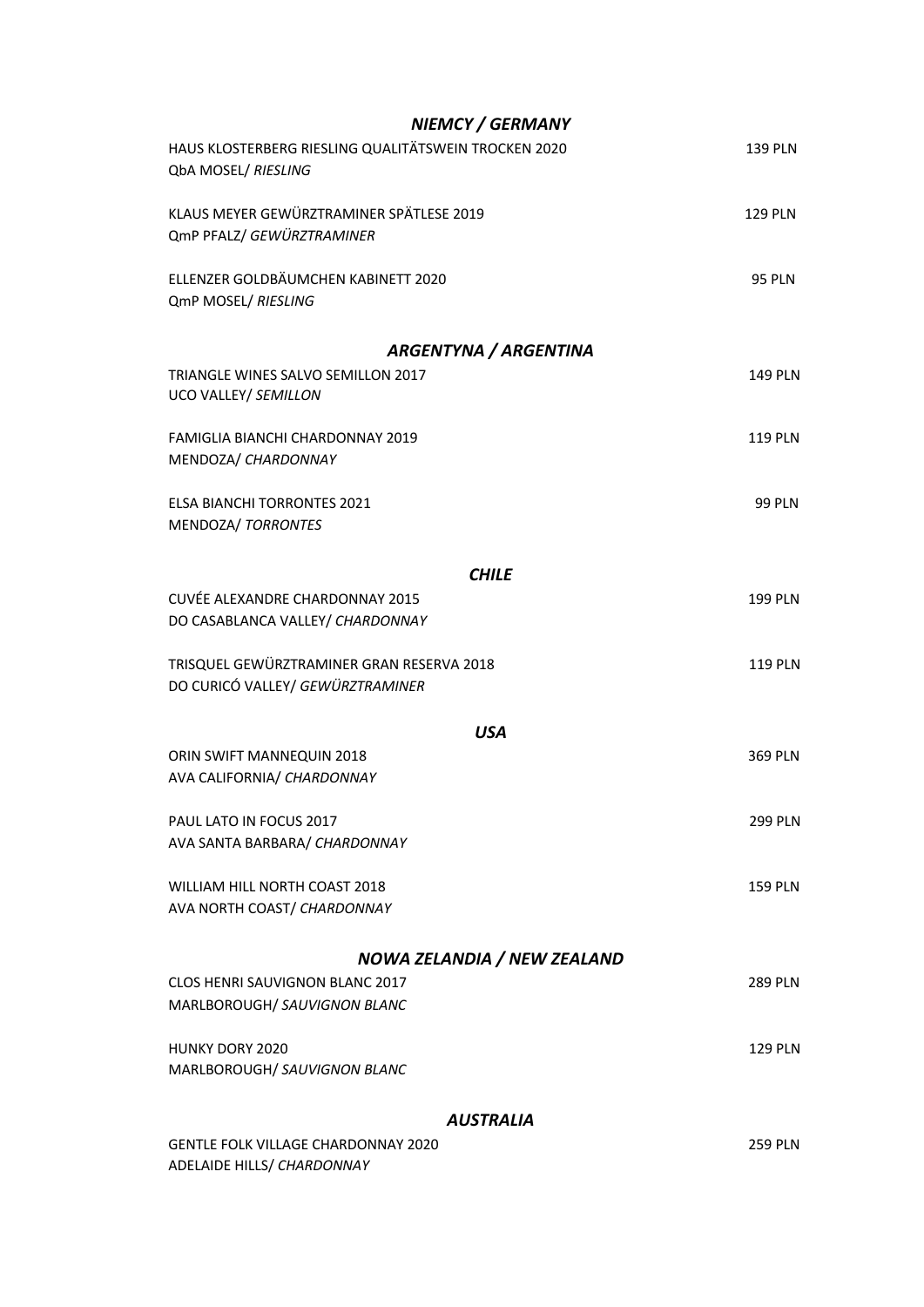| JARAMAN CHARDONNAY 2017                   | 219 PLN        |
|-------------------------------------------|----------------|
| CLARE VALLEY, MARGARET RIVER/ CHARDONNAY  |                |
| <b>WAKEFIELD ESTATE RIESLING 2017</b>     | 129 PIN        |
| CLARE VALLEY/ RIESLING                    |                |
| PROMISED LAND CHARDONNAY 2016             | <b>99 PLN</b>  |
| SOUTH AUSTRALIA/ CHARDONNAY               |                |
| RPA / RSA                                 |                |
| DELHEIM CHENIN BLANC 2020                 | <b>109 PLN</b> |
| WO STELLENBOSCH/ CHENIN BLANC             |                |
| LIBAN / LEBANON                           |                |
| <b>CHATEAU MUSAR WHITE 2012</b>           | 429 PIN        |
| BEKAA VALLEY/ OBAIDEH, MERWAH             |                |
| <b>IZRAEL / ISRAEL</b>                    |                |
| SHIMSHOM GOLD WHITE 2019                  | 149 PIN        |
| GOLAN HILLS/ SAV. BLANC, VIOGNIER, MUSCAT |                |

# *WINA RÓŻOWE / ROSE WINE*

| WINNICA PŁOCHOCKICH ROSE 2019                                    | 129 PI N |
|------------------------------------------------------------------|----------|
| REGION SANDOMIERSKI/ MARECHAL FOCH, BOLERO, RONDO                |          |
|                                                                  |          |
| DOMAINE HOUCHART SAINTE VICTOIRE ROSÉ 2020                       | 119 PI N |
| AOC CÔTES DE PROVENCE/ GRENACHE NOIR, SYRAH, CINSAULT, MOURVÈDRE |          |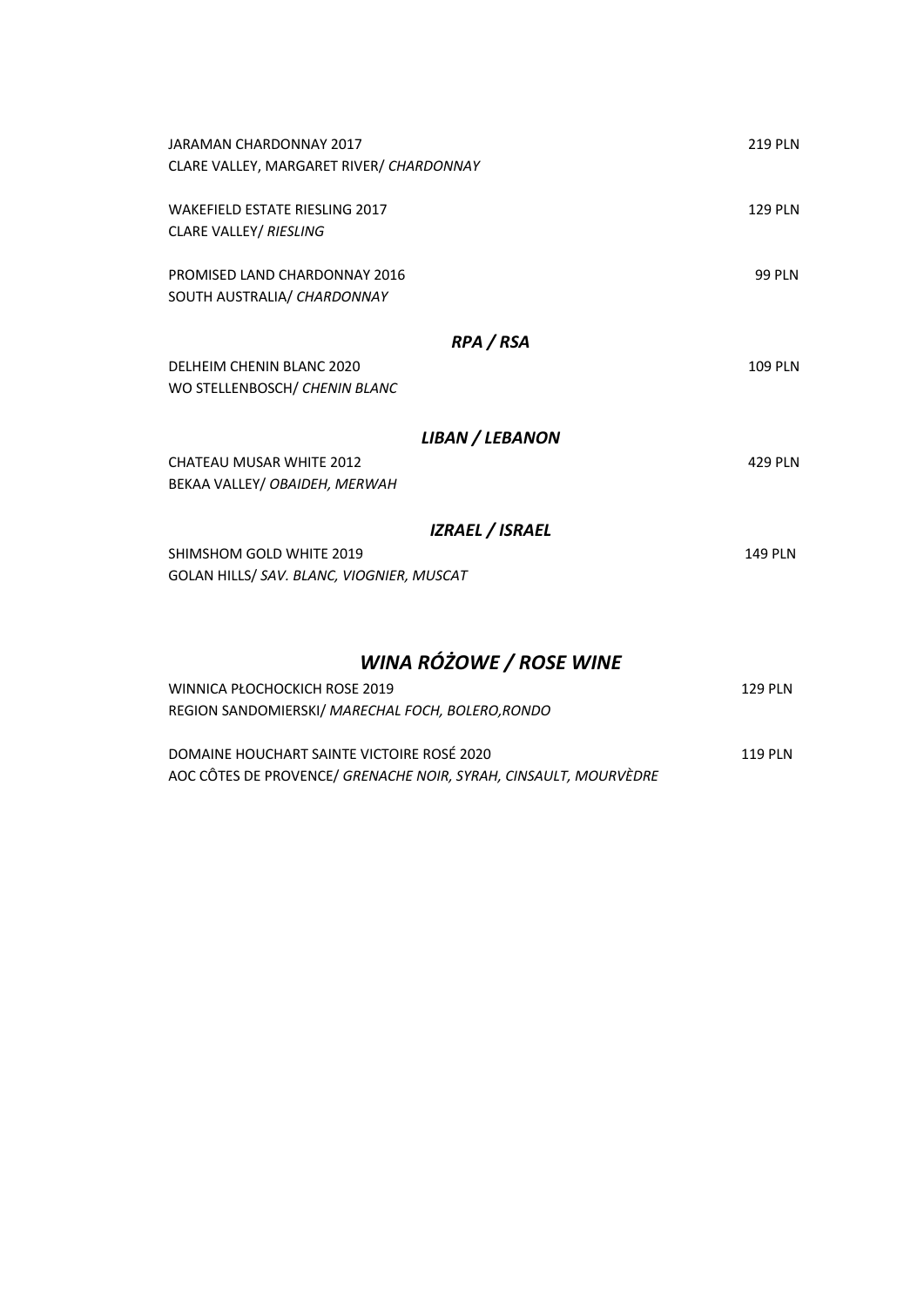## *WINA CZERWONE / RED WINE POLSKA / POLAND*

| <b>CUVEE POLOMIA 2017</b>                           | <b>169 PLN</b> |
|-----------------------------------------------------|----------------|
| PODKARPACIE/ RONDO, REGENT                          |                |
| RONDO SPOTKANIOWKA 2015                             | <b>159 PLN</b> |
| PODKARPACIE/ RONDO                                  |                |
| REGENT SPOTKANIOWKA 2015                            | <b>159 PLN</b> |
| PODKRPACIE/ REGENT                                  |                |
| WINNICA PŁOCHOCKICH RO DO 2017                      | <b>149 PLN</b> |
| REGION SANDOMIERSKI/ RONDO, REGENT, MARECHAL FOCH   |                |
| <b>FRANCJA / FRANCE</b>                             |                |
| <b>BURGUNDY</b>                                     |                |
| <b>DOMAINE CHANSON 2014</b>                         | <b>549 PLN</b> |
| GEVREY CHAMBERTIN/ PINOT NOIR                       |                |
| <b>DOMAINE CHANSON 2017</b>                         | <b>269 PLN</b> |
| MERCUREY/ PINOT NOIR                                |                |
| RHÔNE VALLEY                                        |                |
| DOMAINE DE NALYS ROUGE 2015                         | <b>239 PLN</b> |
| AOC CHÂTEAUNEUF DU PAPE/ GRENACHE, SYRAH, VACCARESE |                |
| LAVAU CROZES HERMITAGE 2018                         | <b>209 PLN</b> |
| AOC CROZES HERMITAGE/ SYRAH                         |                |
| LAVAU CÔTES DU RHÔNE 2019                           | <b>99 PLN</b>  |
| AOC CÔTES DU RHÔNE/ SYRAH, GRENACHE                 |                |
| <b>LANGUEDOC</b>                                    |                |
| MOULIN DE GASSAC 2019                               | <b>109 PLN</b> |
| IGP PAYS D'OC/ PINOT NOIR                           |                |
| MOULIN DE GASSAC 2020                               | <b>99 PLN</b>  |
| IGP PAYS D'OC/ MERLOT                               |                |
| <b>SOUTH WEST</b>                                   |                |
| FABIEN JOUVES LES ESCURES 2020                      | <b>169 PLN</b> |
| AOC CAHORS/ MALBEC                                  |                |
| CHÂTEAU PUY-SERVAIN CUVÉE TERREMENT ROUGE 2016      | <b>129 PLN</b> |

AOC MONTRAVEL/ *MERLOT, CABERNET FRANC, CABERNET SAUVIGNON*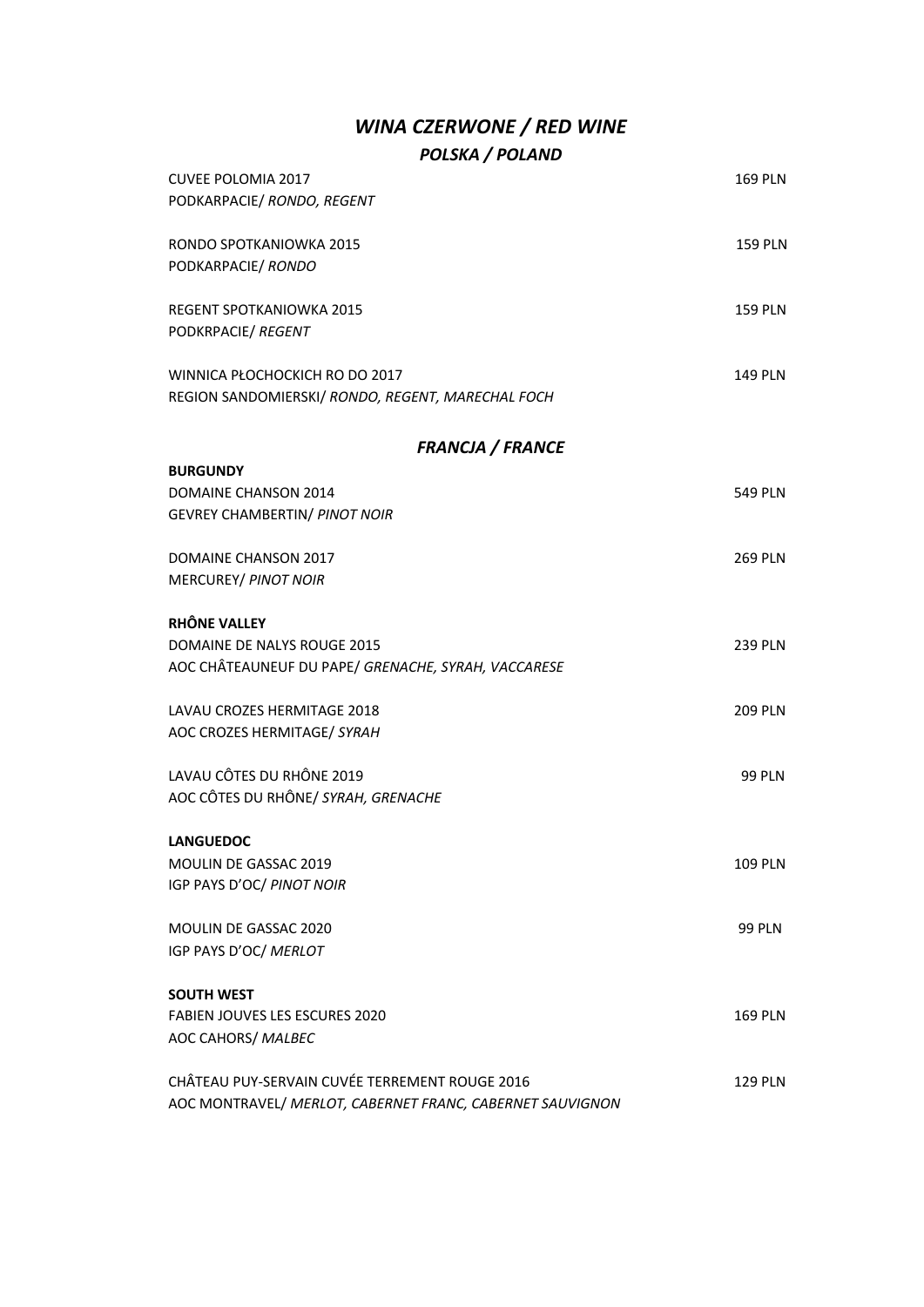| <b>BORDEAUX</b>                                            |                |
|------------------------------------------------------------|----------------|
| CHÂTEAU MARGAUX 1995                                       | 4900 PLN       |
| AOC MARGAUX 1ER GRAND CRU CLASSÉ/ BORDEAUX BLEND           |                |
| <b>CHATEAU MOUTON ROTHSCHILD 1999</b>                      | 4100 PLN       |
| AOC PAUILLAC 1ER GRAND CRU CLASSÉ/ BORDEAUX BLEND          |                |
| CHÂTEAU FIGEAC 2011                                        | 1100 PLN       |
| AOC SAINT EMILION PREMIER GRAND CRU CLASSÉ/ BORDEAUX BLEND |                |
| <b>CHATEAU PICHON BARON 2011</b>                           | <b>999 PLN</b> |
| AOC PAUILLAC 2ND GRAND CRU CLASSÉ/ BORDEAUX BLEND          |                |
| <b>CHATEAU BEAUSEJOUR BECOT 2016</b>                       | <b>982 PLN</b> |
| AOC SAINT - EMILION GRAND CRU/ BORDEAUX BLEND              |                |
| <b>CHATEAU BELLEVUE 2005</b>                               | 890 PLN        |
| AOC SAINT - EMILION GRAND CRU/ BORDEAUX BLEND              |                |
| CHÂTEAU MALESCOT-SAINT-EXUPERY 2004                        | <b>790 PLN</b> |
| AOC MARGAUX 3RD GRAND CRU CLASSÉ/ BORDEAUX BLEND           |                |
| <b>CHATEAU BRANE-CANTENAC 2016</b>                         | <b>790 PLN</b> |
| AOC MARGAUX 2ND GRAND CRU CLASSÉ / BORDEAUX BLEND          |                |
| <b>CHATEAU GLORIA 2014</b>                                 | <b>570 PLN</b> |
| AOC SAINT - JULIEN/ BORDEAUX BLEND                         |                |
| CHÂTEAU HAUT BATAILLEY 2006                                | <b>550 PLN</b> |
| AOC PAUILLAC 5EME GRAND CRU CLASSÉ/ BORDEAUX BLEND         |                |
| CHÂTEAU PETIT FIGEAC 2017                                  | <b>490 PLN</b> |
| AOC SAINT EMILION/ BORDEAUX BLEND                          |                |
| CHATEAU SOCIANDO MALLET 2016                               | <b>490 PLN</b> |
| AOC HAUT - MÉDOC/ BORDEAUX BLEND                           |                |
| CHÂTEAU LYNCH MOUSSAS 2004                                 | <b>420 PLN</b> |
| AOC PAUILLAC 5EME GRAND CRU CLASSÉ/ BORDEAUX BLEND         |                |
| CHÂTEAU BARDE HAUT 2012                                    | <b>320 PLN</b> |
| AOC SAINT - EMILION GRAND CRU/ BORDEAUX BLEND              |                |
| CHATEAU MARSAU 2014                                        | <b>239 PLN</b> |
| AOC CÔTES DE BORDEAUX/ MERLOT                              |                |
| CHÂTEAU CRUZEAU 2017                                       | <b>229 PLN</b> |
| AOC SAINT-ÉMILION GRAND CRU/ BORDEAUX BLEND                |                |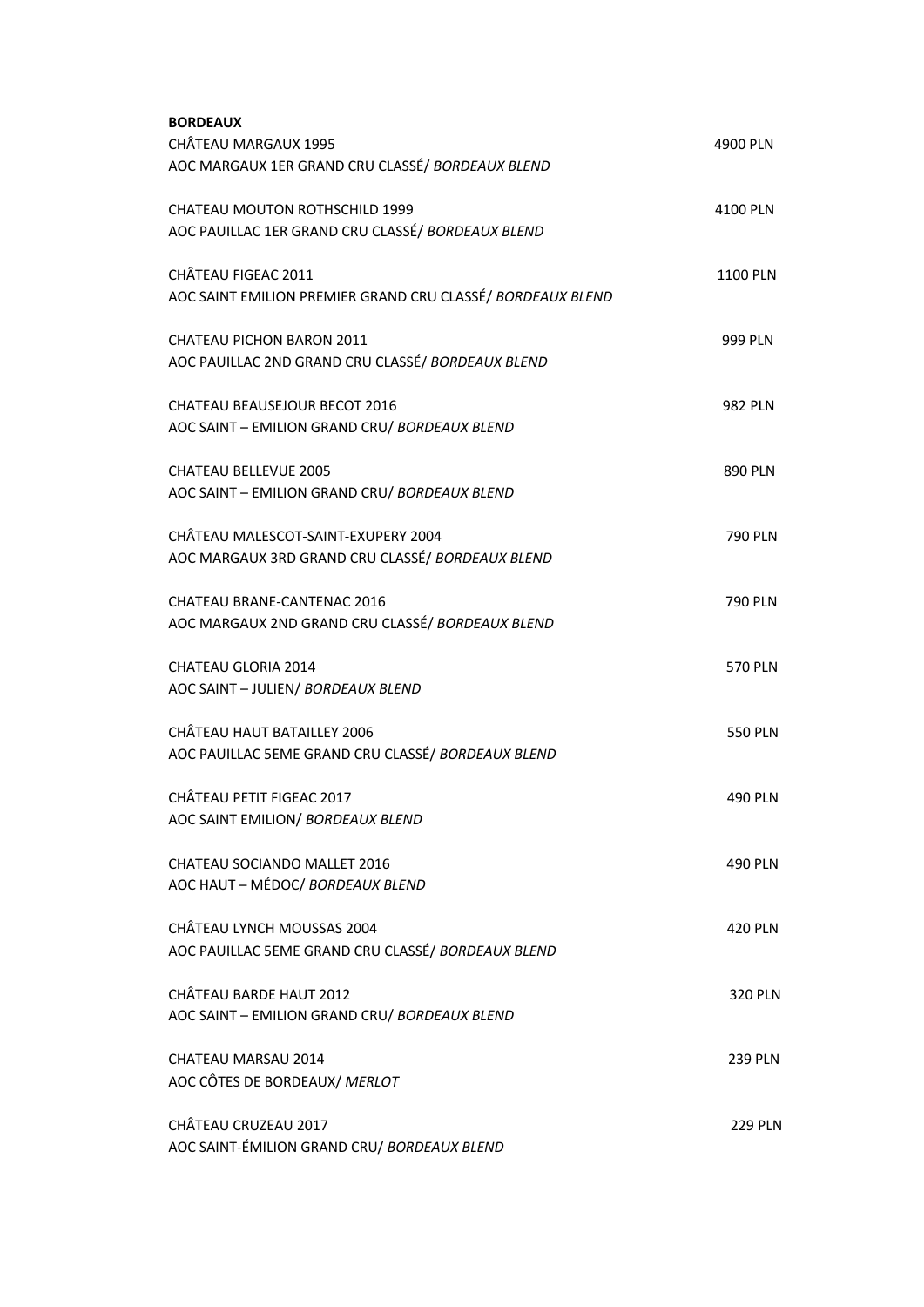| CHÂTEAU LE VIEUX FORT CRU BOURGEOIS 2014<br>AOC MÉDOC/ BORDEAUX BLEND                                                           | <b>149 PLN</b> |
|---------------------------------------------------------------------------------------------------------------------------------|----------------|
| CHÂTEAU DE RICAUD 2015<br>AOC CÔTE DE BORDEAUX/ BORDEAUX BLEND                                                                  | <b>139 PLN</b> |
| WŁOCHY / ITALY                                                                                                                  |                |
| <b>PIEDMONT</b>                                                                                                                 |                |
| <b>GAJA COSTA RUSSI 2016</b><br>DOP BARBARESCO/ NEBBIOLO                                                                        | 2849 PLN       |
| GAJA BARBARESCO 2016<br>DOP BARBARESCO/ NEBBIOLO                                                                                | 1399 PLN       |
| <b>GAJA SITO MORESCO 2015</b><br>DOC LANGHE/ NEBBIOLO, MERLOT, CABERNET SAUVIGNON                                               | 489 PLN        |
| ROCCHE DEI MANZONI LANGHE NEBBIOLO 2018<br>DOC LANGHE NEBBIOLO/ NEBBIOLO                                                        | 299 PLN        |
| BARBACAN VALTELLINA SUPERIORE VALGELLA SOL 2018<br>DOCG VALTELLINA SUPERIORE/ NEBIOLLO                                          | 339 PLN        |
| AZIENDA AGRICOLA GAGLIASSO MARIO BAROLO TRE UTIN 2015<br>DOCG BAROLO/ NEBBIOLO                                                  | 289 PLN        |
| <b>VENETO</b>                                                                                                                   |                |
| VILLA RIZZARDI AMARONE 2011<br>DOCG AMARONE DELLA VALPOLICELLA CLASSICO/ RONDINELLA, CORVINA,<br>BARBERA, SANGIOVESE, CORVINONE | 469 PLN        |
| GUERRIERI RIZZARDI POJEGA RIPASSO 2018<br>DOC VALPOLICELLA CLASSICO SUPERIORE/ CORVINA, CORVINONE,<br>RONDINELLA, MERLOT        | 169 PLN        |
| <b>TUSCANY</b>                                                                                                                  |                |
| TENUTA SAN GUIDO SASSICAIA 2009<br>DOC BOLGHERI SASSICAIA/ CABERNET SAUVIGNON, CABERNET FRANC                                   | 1699 PLN       |
| GAJA BRUNELLO DI MONTALCINO SUGARILLE 2015<br>DOP BRUNELLO DI MONTALCINO/ SANGIOVESE                                            | 1099 PLN       |
| GAJA CA'MARCANDA CAMARCANDA 2016<br>DOP BOLGHERI/ CAB. SAUVIGNON, CAB. FRANC                                                    | 789 PLN        |
| LUPICAIA 2011<br>IGT TOSCANA/ CAB. SAUVIGNON, MERLOT, P. VERDOT                                                                 | 749 PLN        |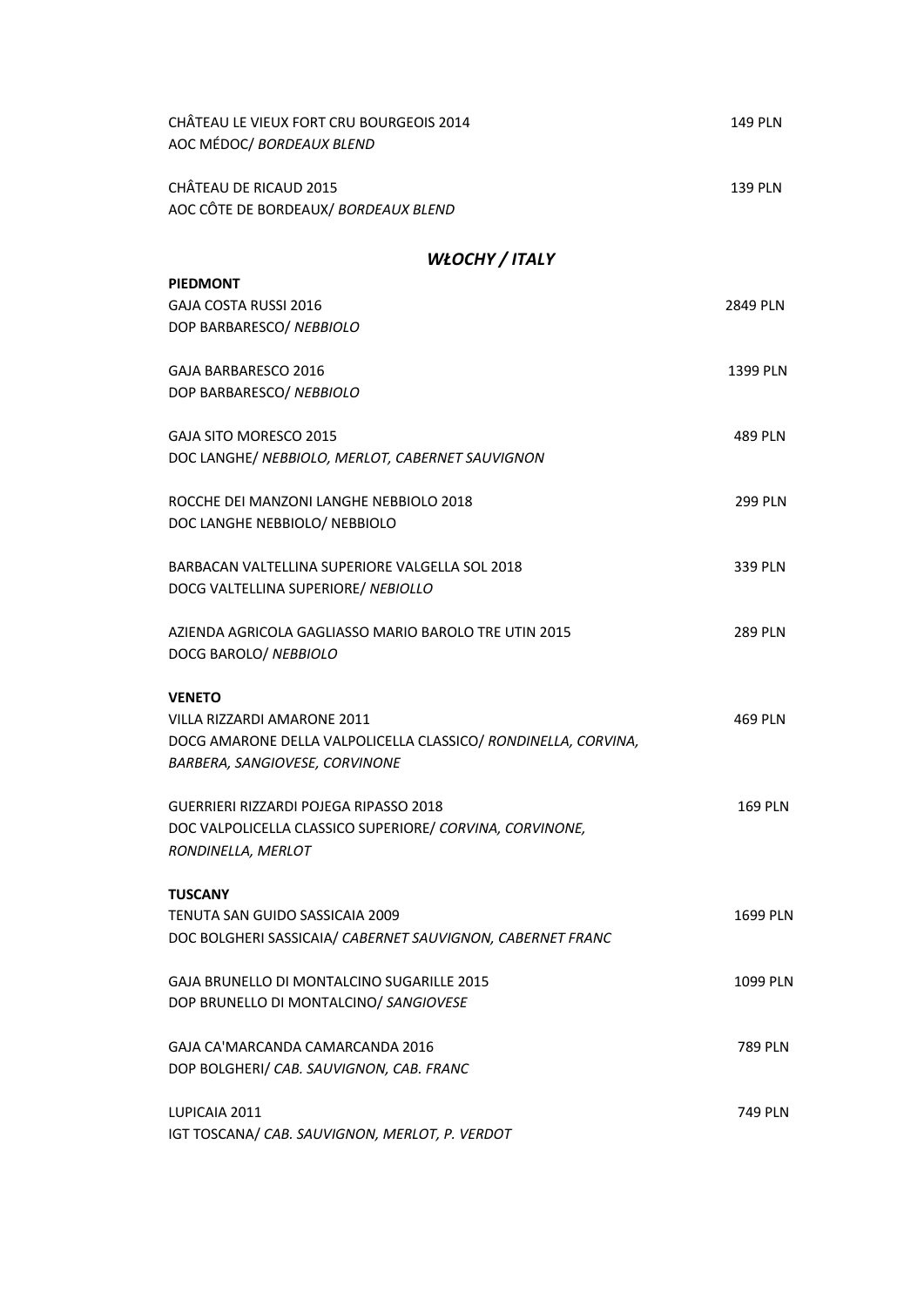| <b>FELSINA FONTALLORO 2017</b><br><b>IGT TOSCANA/ SANGIOVESE</b>                      | <b>579 PLN</b> |
|---------------------------------------------------------------------------------------|----------------|
| BRANCAIA IL BLU 2017<br>IGT TOSCANA/ MERLOT, SANGIOVESE, CAB. SAV.                    | <b>559 PLN</b> |
| GAJA BRUNELLO DI MONTALCINO 2014                                                      | <b>549 PLN</b> |
| DOP BRUNELLO DI MONTALCINO/ SANGIOVESE GROSSO                                         |                |
| <b>BRANCAIA ILATRAIA 2016</b><br>IGT TOSCANA/ PETIT VERDOT, CAB. SAV., CAB. FRANC     | 439 PLN        |
| GAJA CA'MARCANDA PROMIS 2015<br>IGT TOSCANA/ MERLOT, SYRAH, SANGIOVESE                | 379 PLN        |
| <b>SOR UGO 2018</b><br>DOC BOLGHERI SUPERIORE/ MERLOT, CABERNET SAUVIGNON,            | 339 PLN        |
| CABERNET FRANC, PETIT VERDOT                                                          |                |
| FELSINA BERARDENGA CHIANTI CLASSICO RISERVA 2017<br>DOCG CHIANTI CLASSICO/ SANGIOVESE | 319 PLN        |
| SAN POLINO ROSSO DI MONTALCINO 2017<br>DOCG ROSSO DI MONTALCINO/ SANGIOVESE           | <b>249 PLN</b> |
| <b>BRANCAIA TRE 2018</b>                                                              | <b>189 PLN</b> |
| IGT TOSCANA/ SANGIOVESE, MERLOT, CAB. SAUVIGNON                                       |                |
| CINQUESEGNI 4 CENTO 2018<br>IGT TOSCANA/ SANGIOVESE, CAB. SAUVIGNON                   | <b>169 PLN</b> |
| AIA VECCHIA LAGONE 2018<br>IGT TOSCANA/ MERLOT, CAB. SAUVIGNON, CAB. FRANC            | <b>149 PLN</b> |
| PIEGAIA 2016<br>DOCG CHIANTI CLASSICO/ SANGIOVESE, MERLOT                             | 139 PLN        |
| <b>MARCHE</b>                                                                         |                |
| LACRIMA DI MORRO 2020<br>DOC LACRIMA DI MORRO D'ALBA/ LACRIMA                         | <b>119 PLN</b> |
| <b>ABRUZZO</b><br>INFERI MONTEPULCIANO D'ABRUZZO RISERVA 2017                         |                |
| DOC MONTEPULCIANO D'ABRUZZO/ MONTEPULCIANO                                            | <b>259 PLN</b> |
| MARRAMIERO DAMA 2018<br>DOC MONTEPULCIANO D'ABRUZZO/ MONTEPULCIANO                    | <b>109 PLN</b> |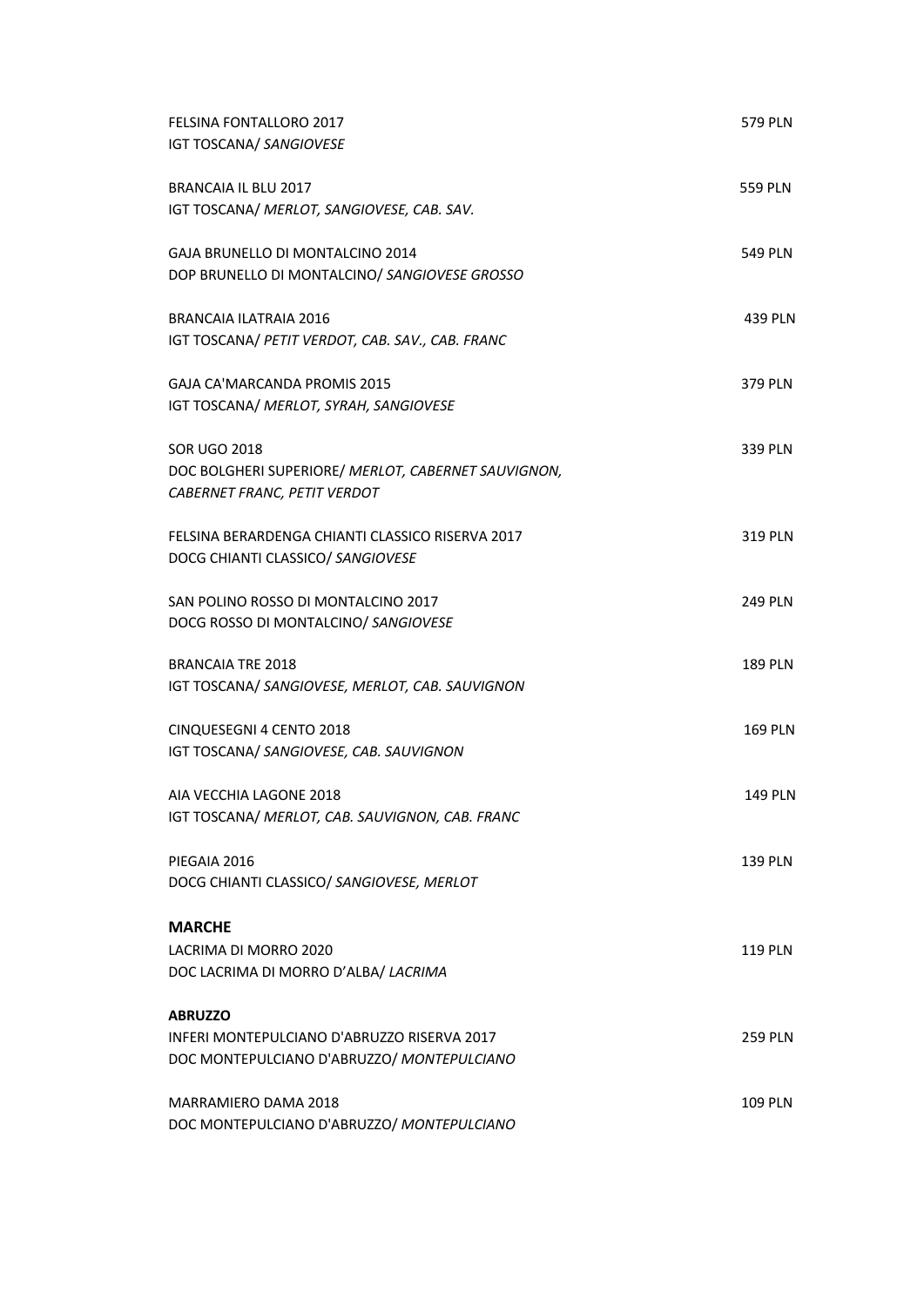| <b>PUGLIA</b>                                               |                |
|-------------------------------------------------------------|----------------|
| IL BACCA PRIMITIVO DI MANDURIA 2016                         | <b>259 PLN</b> |
| DOP PRIMITIVO DI MANDURIA/ PRIMITIVO                        |                |
|                                                             |                |
| CAMPO MARINA PRIMITIVO DI MANDURIA 2020                     | <b>139 PLN</b> |
| DOP PRIMITIVO DI MANDURIA/ PRIMITIVO                        |                |
| CAMPO MARINA MALVASIA NERA 2018                             | <b>109 PLN</b> |
| IGP SALENTO/ MALVASIA NERA                                  |                |
|                                                             |                |
| <b>SYCYLIA / SICILI</b>                                     |                |
| DUE LUNE NERELLO MASCALESE - NERO D'AVOLA 2019              | <b>209 PLN</b> |
| DOC SICILIA/ NERELLO MASCALESE, NERO D'AVOLA                |                |
|                                                             |                |
| CINQUESEGNI 4 CENTO 2019                                    | <b>169 PLN</b> |
| IGT TERRE SICILIANE/ NERELLO MASCALESE                      |                |
|                                                             |                |
| NERO D'AVOLA BIOLOGICO VANITA 2019                          | <b>129 PLN</b> |
| DOC SICILIA/ NERO D'AVOLA                                   |                |
|                                                             |                |
| CIELLO ROSSO 2020                                           | 93 PLN         |
| DOP SILICIA/ NERO D'AVOLA                                   |                |
|                                                             |                |
| HISZPANIA / SPAIN                                           |                |
| <b>RIBERA DEL DUERO</b>                                     |                |
| VEGA SICILIA UNICO RESERVA ESPECIAL                         | 2199 PLN       |
| DO RIBERA DEL DUERO/ TINTO FINO                             |                |
|                                                             |                |
| <b>VEGA SICILIA VALBUENA 5 2014</b>                         | 869 PLN        |
| DO RIBERA DEL DUERO/ TINTO FINO, MERLOT                     |                |
| FLOR DE PINGUS 2015                                         | 629 PLN        |
| DO RIBERA DEL DUERO/ TINTO FINO, MERLOT, CABERNET SAUVIGNON |                |
|                                                             |                |
| DOMINIO DE PINGUS PSI 2017                                  | <b>329 PLN</b> |
| DO RIBERA DEL DUERO/ TINTO FINO, GARNACHA                   |                |
|                                                             |                |
| <b>TORO</b>                                                 |                |
| <b>VEGA SICILIA PINTIA 2016</b>                             | <b>489 PLN</b> |
| DO TORO/ TINTA DE TORO                                      |                |
|                                                             |                |
| <b>BIERZO</b>                                               |                |
| MARTIN CODAX CUATRO PASOS MENCÍA 2018                       | <b>99 PLN</b>  |
| DO BIERZO/ MENCIA                                           |                |
| <b>YECLA</b>                                                |                |
| CASTAÑO BARRICA MONASTRELL ECOLOGICO 2017                   | <b>109 PLN</b> |
| DO YECLA/ MONASTRELL                                        |                |
|                                                             |                |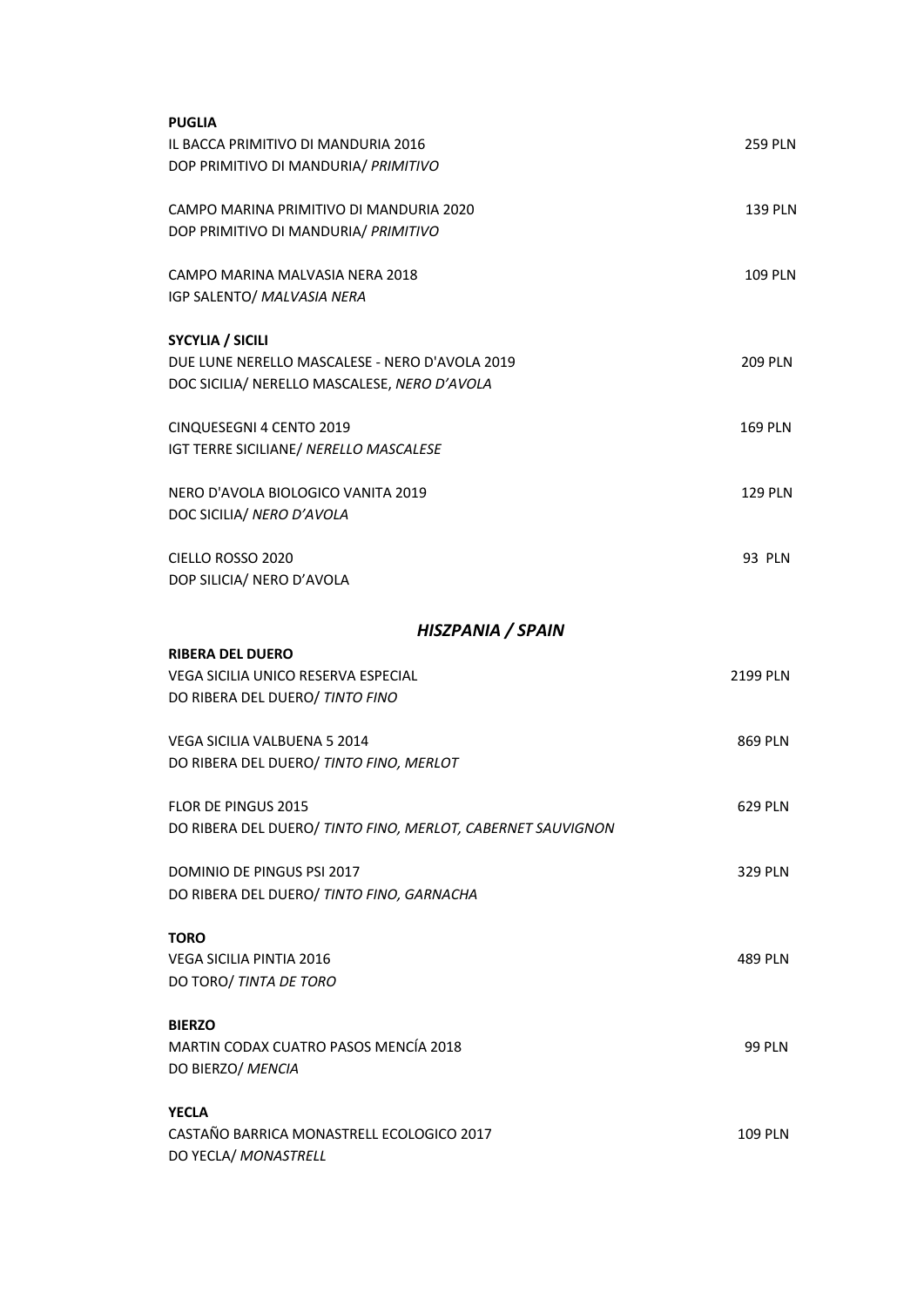| <b>TERRA ALTA</b><br>HERÈNCIA ALTÉS GARNATXA NEGRA 2019<br>DO TERRA ALTA/ GRENACHE                                         | <b>109 PLN</b> |
|----------------------------------------------------------------------------------------------------------------------------|----------------|
| <b>MADRID</b><br>COMANDO G ROZAS 1ER 2018<br>DO VINOS DE MADRID/ GRENACHE                                                  | 379 PLN        |
| COMANDO G LA BRUJA DE ROZAS D.O. BIO 2019<br>DO VINOS DE MADRID/ GRENACHE                                                  | <b>189 PLN</b> |
| <b>NAVARRA</b><br>PAGO DE CIRSUS VENDIMIA SELECCIONADA 2015<br>DO NAVARRA/ SYRAH, MERLOT, TEMPRANILLO                      | <b>119 PLN</b> |
| <b>RIOJA</b><br>MACÁN CLASSICO 2016<br>DOCa RIOJA/ TEMPRANILLO                                                             | 499 PLN        |
| VINA TONDONIA RESERVA 2008<br>DOCa RIOJA/ TEMPRANILLO, GARNACHA, GRACIANO, MAZUELO                                         | 469 PLN        |
| <b>BAIGORRI DE GARAGE 2014</b><br>DOCa RIOJA/ TEMPRANILLO                                                                  | 459 PLN        |
| <b>BAIGORRI RESERVA 2012</b><br>DOCa RIOJA/ TEMPRANILLO                                                                    | <b>259 PLN</b> |
| CASTILLO DE MENDOZA RESERVA 2016<br>DOCa RIOJA/ TEMPRANILLO                                                                | <b>195 PLN</b> |
| CASTILLO DE MENDOZA VITARÁN CRIANZA 2018<br>DOCa RIOJA/ TEMPRANILLO                                                        | 109 PLN        |
| <b>PRIORAT</b><br>VALL LLACH VI DE FINCA MAS DE LA ROSA 2016<br>DOQ PRIORAT/ CARIGNAN                                      | 869 PLN        |
| <b>EMBRUIX DE VALL LLACH 2018</b><br>DOQ PRIORAT/ MERLOT, GARNACHA, CARINENA, SYRAH, CAB. SAV.                             | <b>269 PLN</b> |
| <b>PORTUGALIA</b>                                                                                                          |                |
| <b>QUINTA FONTE SOUTO RED 2017</b><br>DOC ALENTEJO/ ALICANTE BOUSCHET, TRINCADEIRA, CABERNET SAUVIGNON, SYRAH, ALFROCHEIRO | 229 PLN        |

MADEIRA TINTO DÃO 2017 **159 PLN** DOP DÃO/ TOURIGA NACIONAL, *TOURIGA FRANCESA*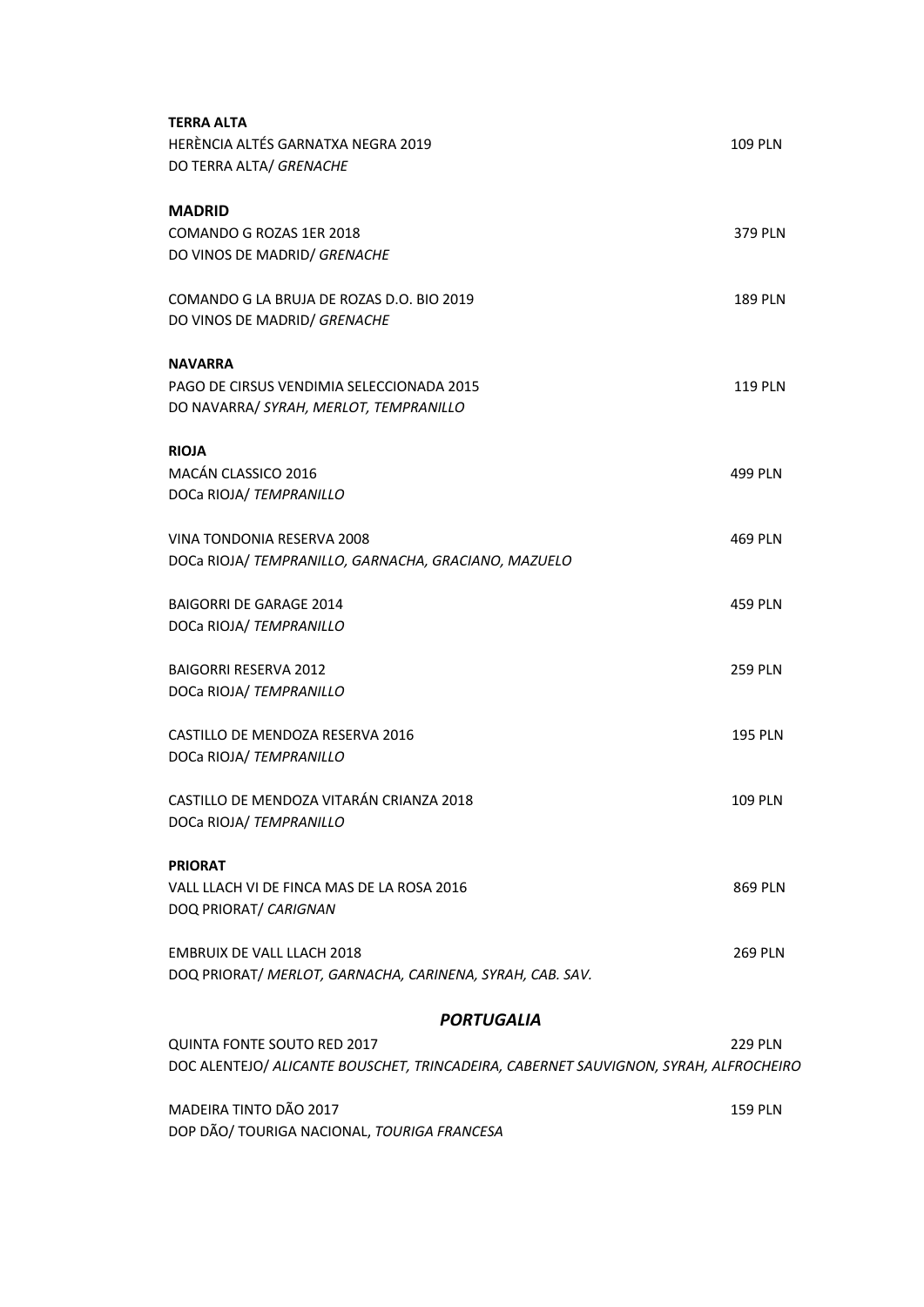FLORAO RED 2018 149 PLN IG ALENTEJO/ *ARAGONEZ, TRINCADEIRA, CABERNET SAUVIGNON, ALFROCHEIRO, ALICANTE BOUSCHET/ SYRAH*

| <b>AUSTRIA</b>                                                                                                  |                |
|-----------------------------------------------------------------------------------------------------------------|----------------|
| PITTNAUER ST. LAURENT 2017<br>DAC BURGENLAND / ST. LAURENT                                                      | <b>149 PLN</b> |
|                                                                                                                 |                |
| WĘGRY                                                                                                           |                |
| KÚRIA PINOT NOIR 2017<br>ETYEK-BUDA/ PINOT NOIR                                                                 | <b>239 PLN</b> |
|                                                                                                                 |                |
| <b>GRECJA</b>                                                                                                   |                |
| TETRAMYTHOS MAVRO KALAVRYTINO NATURE 2019<br>IGP PELOPONNESE / MAVRO KALAVRYTINO                                | <b>139 PLN</b> |
| <b>ARGENTYNA / ARGENTINA</b>                                                                                    |                |
| <b>ENZO BIANCHI 2017</b>                                                                                        | 419 PLN        |
| MENDOZA/ CABERNET SAUVIGNON                                                                                     |                |
| FAMIGLIA BIANCHI MALBEC 2020                                                                                    | <b>119 PLN</b> |
| MENDOZA/ MALBEC                                                                                                 |                |
|                                                                                                                 |                |
| <b>CHILE</b>                                                                                                    |                |
| CLOS APALTA 2017<br>DO APALTA/ CARMENERE, CAB. SAV., MERLOT, PETIT VERDOT                                       | <b>959 PLN</b> |
|                                                                                                                 |                |
| ARESTI ASSEMBLAGE FAMILY COLLECTION 2014                                                                        | <b>239 PLN</b> |
| DO CURICÓ VALLEY/ CABERNET SAUVIGNON, MERLOT, SYRAH, PETIT SIRAH, PETIT VERDOT                                  |                |
| CUVÉE ALEXANDRE PINOT NOIR 2019                                                                                 | <b>209 PLN</b> |
| DO CASABLANCA VALLEY/ PINOT NOIR                                                                                |                |
|                                                                                                                 |                |
| CUVÉE ALEXANDRE CARMENERE 2018<br>DO COLCHAGUA VALLEY/ CARMENERE                                                | 189 PLN        |
|                                                                                                                 |                |
| USA                                                                                                             |                |
| PAUL LATO IL PADRINO 2014                                                                                       | 559 PLN        |
| AVA SANTA MARIA VALLEY/ SYRAH                                                                                   |                |
| ORIN SWIFT PALERMO 2017                                                                                         | 499 PLN        |
| AVA NAPA VALLEY/ CAB. SAUVIGNON, MERLOT, CAB. FRANC                                                             |                |
|                                                                                                                 |                |
| RIDGE ZINFANDEL GEYSERVILLE 2016<br>AVA ALEXANDER VALLEY/ ZINFANDEL, CARIGNANE, PETITE SIRAH, ALICANTE BOUSCHET | 359 PLN        |
|                                                                                                                 |                |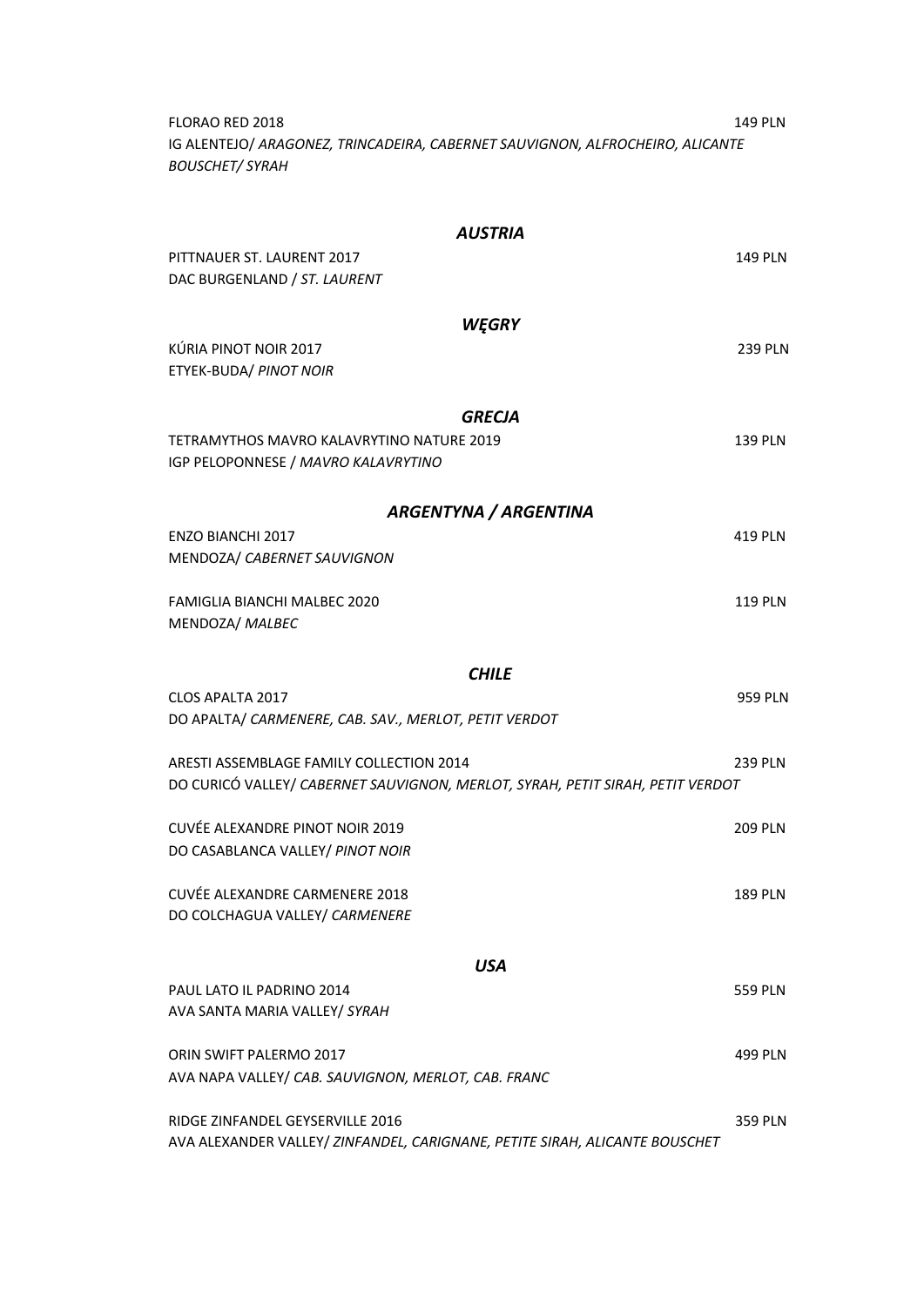| PAUL LATO MATINEE 2017<br>AVA SANTA BARBARA/ PINOT NOIR                                 | 339 PLN        |
|-----------------------------------------------------------------------------------------|----------------|
| WILLIAM HILL NORTH COAST CABERNET SAUVIGNON 2017<br>AVA NORTH COAST/ CABERNET SAUVIGNON | <b>169 PLN</b> |
| NOWA ZELANDIA / NEW ZEALAND                                                             |                |
| <b>CLOS HENRI PINOT NOIR 2016</b><br>MARLBOROUGH/ PINOT NOIR                            | <b>329 PLN</b> |
| <b>AUSTRALIA</b>                                                                        |                |
| <b>COBAW RIDGE SYRAH 2015</b><br>SOUTH AUSTRALIA/ SHIRAZ                                | 329 PLN        |
| WAKEFIELD SAINT ANDREWS SHIRAZ 2016<br>CLARE VALLEY/ SHIRAZ                             | 319 PLN        |
| <b>GENTLE FOLK VILLAGE PINOT NOIR 2020</b><br>SOUTH WEST/ PINOT NOIR                    | <b>269 PLN</b> |
| COBAW RIDGE L'ALTRA SYRAH/LAGREIN 2015<br>SOUTH AUSTRALIA/ SYRAH, LAGREIN               | <b>259 PLN</b> |
| <b>WAKEFIELD ESTATE SHIRAZ 2017</b><br>CLARE VALLEY/ SHIRAZ                             | <b>129 PLN</b> |
| <b>WAKEFIELD ESTATE CABERNET SAUVIGNON 2015</b><br>CLARE VALLEY/ CABERNET SAUVIGNON     | <b>119 PLN</b> |
| PROMISED LAND SHIRAZ 2018<br>SOUTH AUSTRALIA/ SHIRAZ                                    | <b>95 PLN</b>  |
| RPA / RSA                                                                               |                |
| JH MEYER NO SO 2 PINOT NOIR 2019<br>WO CAPE SOUTH COAST/ PINOT NOIR                     | <b>179 PLN</b> |
| DELHEIM PINOTAGE 2016<br>WO STELLENBOSCH/ PINOTAGE                                      | <b>159 PLN</b> |
| LIBAN / LEBANON<br><b>CHATEAU MUSAR RED 2000</b>                                        |                |
| BEKAA VALLEY/ CABERNET SAUVIGNON, CARIGNAN, CINSAULT                                    | 399 PLN        |
| MUSAR JEUNE RED 2019<br>BEKAA VALLEY/ CINSAULT, SYRAH, CABERNET SAUVIGNON               | <b>169 PLN</b> |
| <b>IZRAEL / ISRAEL</b>                                                                  |                |
| SHIMSHOM GOLD SYRAH 2019<br><b>GOLAN HILLS/ SYRAH</b>                                   | <b>159 PLN</b> |